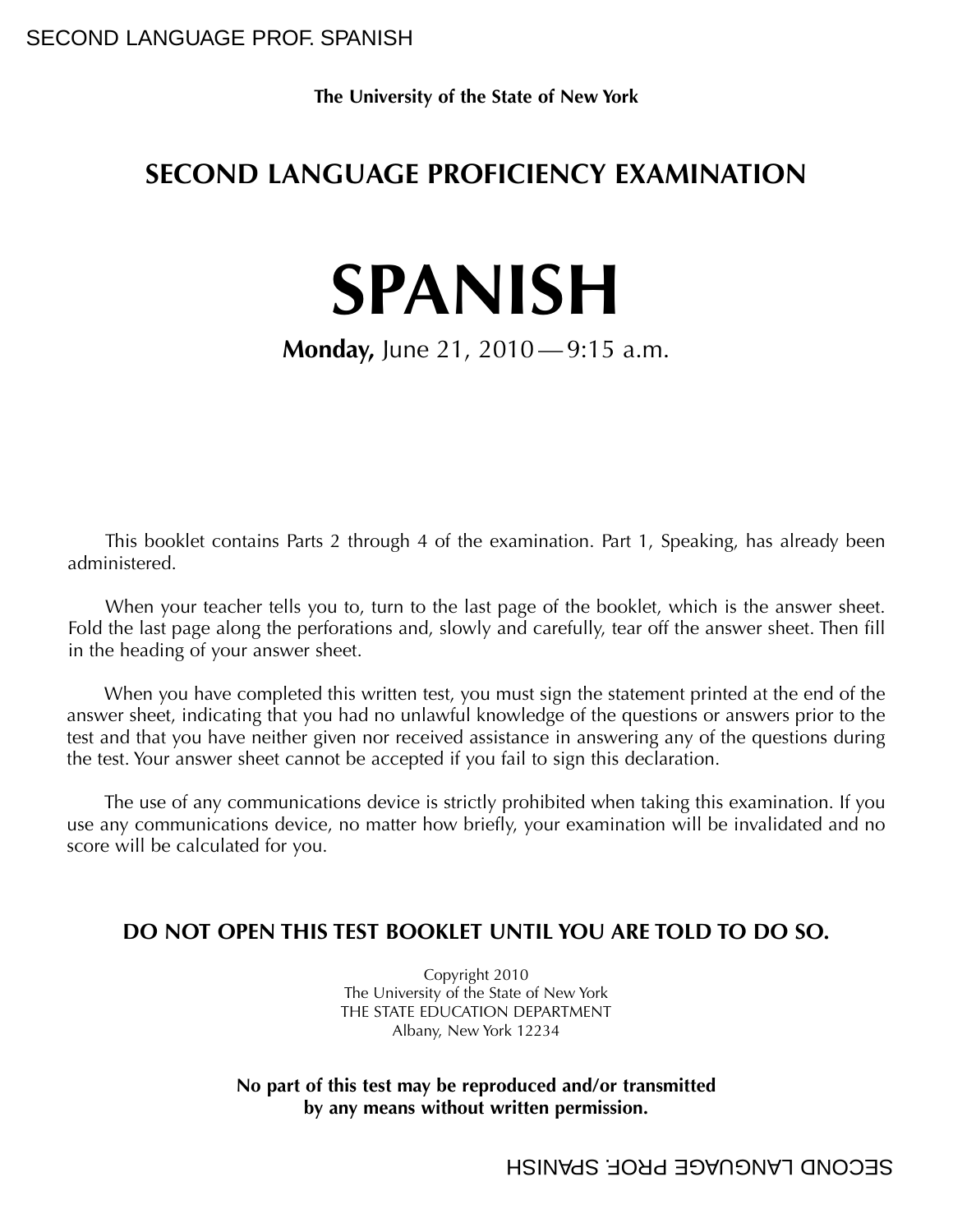#### **Part 2**

## **Answer all questions in Part 2 according to the directions for Parts 2a, 2b, and 2c.**

#### **Part 2a**

*Directions* (1–10): There are 10 questions in this part. For each question, you will hear some background information in English. Then you will hear a passage in Spanish *twice,* followed by the question in English. Listen carefully. After you have heard the question, read the question and the four suggested answers in your test booklet. Choose the best suggested answer and write its *number* in the appropriate space on your answer sheet. [20]

| 1 What items are included in this special sale? |                                                                                                                 | 6 What international event is highlighted here?                                                            |
|-------------------------------------------------|-----------------------------------------------------------------------------------------------------------------|------------------------------------------------------------------------------------------------------------|
|                                                 | (1) school supplies<br>(3) groceries<br>(4) sporting goods<br>$(2)$ clothes                                     | $(1)$ a dance contest<br>(2) an academic competition<br>(3) a fishing competition<br>(4) a cooking contest |
|                                                 | 2 What is the teacher doing?                                                                                    |                                                                                                            |
|                                                 | (1) describing how to make a piñata<br>(2) giving fire drill instructions<br>(3) discussing a holiday           | 7 According to the interview, what is Ana<br>Paula's profession?                                           |
|                                                 | (4) giving instructions for an exam                                                                             | $(1)$ a veterinarian<br>$(3)$ a nurse<br>$(2)$ a baker<br>$(4)$ a hair stylist                             |
|                                                 | 3 What is your friend discussing?<br>$(1)$ a movie<br>$(2)$ a concert<br>(3) an ice-skating performance         | 8 For whom is this product intended?<br>(1) people with allergies<br>(2) people with an upset stomach      |
|                                                 | $(4)$ an art show                                                                                               | (3) people who are having difficulty sleeping<br>(4) people who have trouble staying awake                 |
|                                                 | 4 Where are you and your host family going?                                                                     |                                                                                                            |
|                                                 | $(1)$ to a friend's home                                                                                        | 9 What does tonight's homework involve?                                                                    |
|                                                 | (2) to a public pool                                                                                            | (1) writing to your Spanish pen pal                                                                        |
|                                                 | (3) to a clothing store<br>$(4)$ to a restaurant                                                                | (2) watching a Spanish-language program<br>(3) listening to Spanish music                                  |
|                                                 |                                                                                                                 | (4) reading a Spanish-language newspaper                                                                   |
|                                                 | 5 Who would be most interested in this<br>advertisement?                                                        | 10 What is your friend telling you about?                                                                  |
|                                                 | (1) people who import cars<br>(2) people who travel<br>(3) people with cell phones<br>(4) people with computers | $(1)$ her graduation $(3)$ her birthday<br>(2) her wedding<br>(4) her award                                |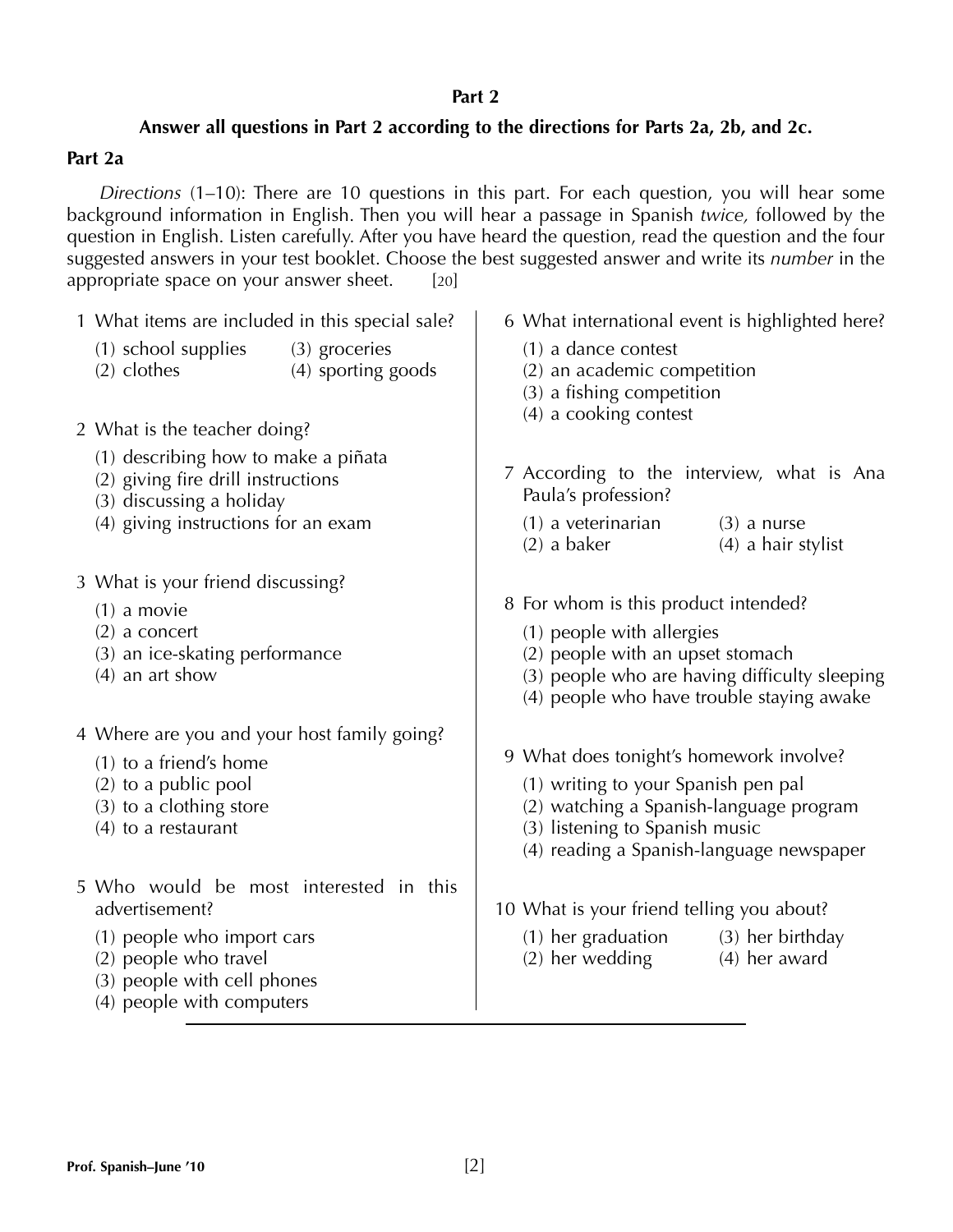#### **Part 2b**

*Directions* (11–15): There are 5 questions in this part. For each question, you will hear some background information in English. Then you will hear a passage in Spanish *twice,* followed by the question in Spanish. Listen carefully. After you have heard the question, read the question and the four suggested answers in your test booklet. Choose the best suggested answer and write its *number* in the appropriate space on your answer sheet.  $[10]$ 

| 11 ¿Qué profesión tiene Eduardo Noriega? |                                  |                                   | 14 ¡A quién le interesa más este anuncio?                                         |  |
|------------------------------------------|----------------------------------|-----------------------------------|-----------------------------------------------------------------------------------|--|
|                                          | $(1)$ pianista<br>$(2)$ actor    | $(3)$ profesor<br>(4) guitarrista | $(1)$ a un programador $(3)$ a un artista<br>$(2)$ a un músico<br>(4) a un atleta |  |
|                                          | 12 ¿Cuál es el tema del podcast? |                                   | 15 ¿Qué quiere el niño?                                                           |  |
|                                          | (1) la agricultura               | $(3)$ la comida                   | (1) un libro popular                                                              |  |
|                                          | $(2)$ la casa                    | (4) la geografía                  | $(2)$ un lápiz                                                                    |  |
|                                          |                                  |                                   | (3) un cuaderno                                                                   |  |
| 13 ¿Qué busca este anuncio?              |                                  |                                   | (4) un calendario escolar                                                         |  |
|                                          | (1) fotografías                  | $(3)$ computadoras                |                                                                                   |  |
|                                          | $(2)$ revistas                   | $(4)$ gafas                       |                                                                                   |  |
|                                          |                                  |                                   |                                                                                   |  |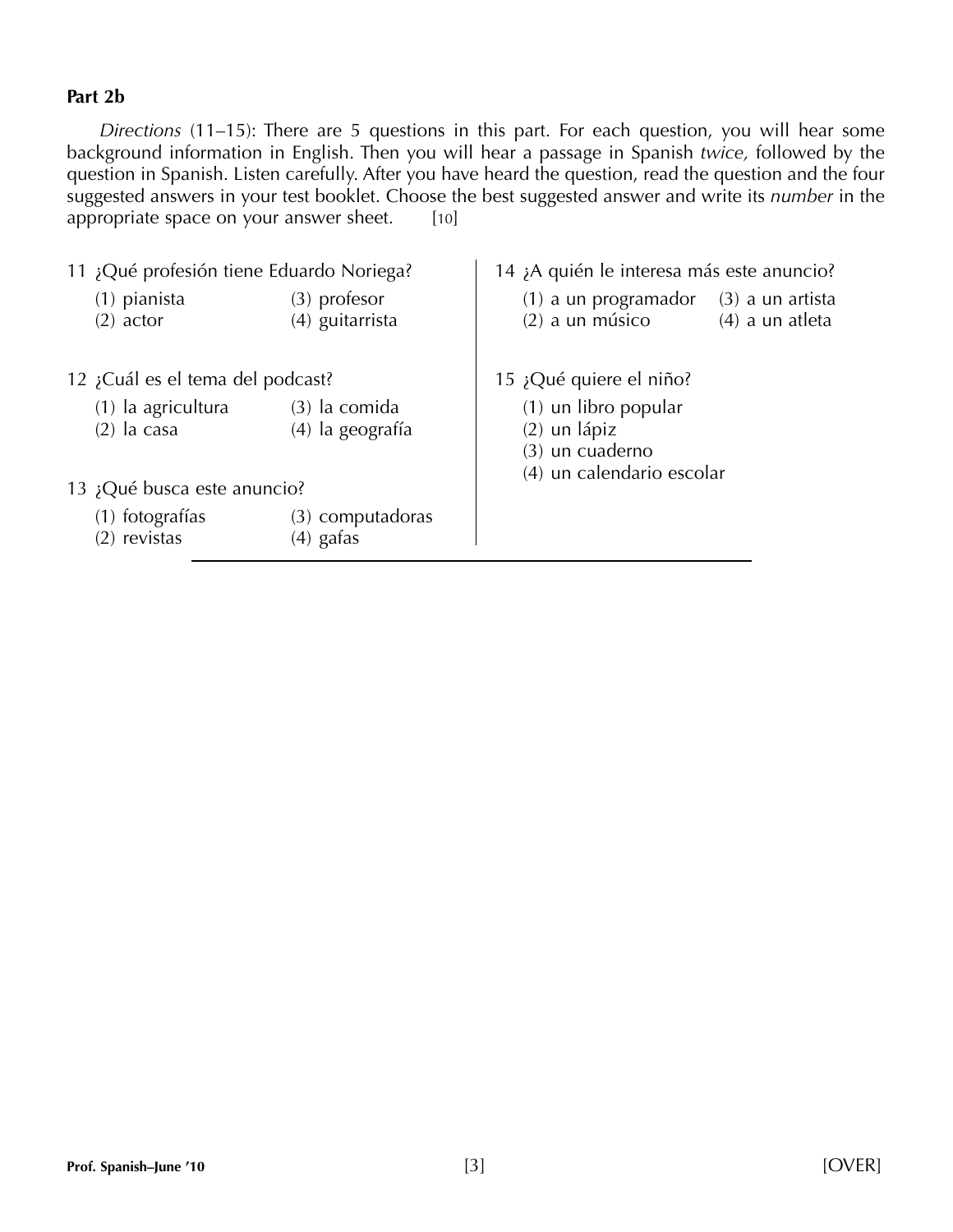#### **Part 2c**

*Directions* (16–20): There are 5 questions in this part. For each question, you will hear some background information in English. Then you will hear a passage in Spanish *twice,* followed by the question in English. Listen carefully. After you have heard the question, read the question and look at the four pictures in your test booklet. Choose the picture that best answers the question and write its *number* in the appropriate space on your answer sheet. [10]

16 What food is your host mother preparing?



17 What will your friend be doing on his vacation?



18 What is the weather forecast for tomorrow?







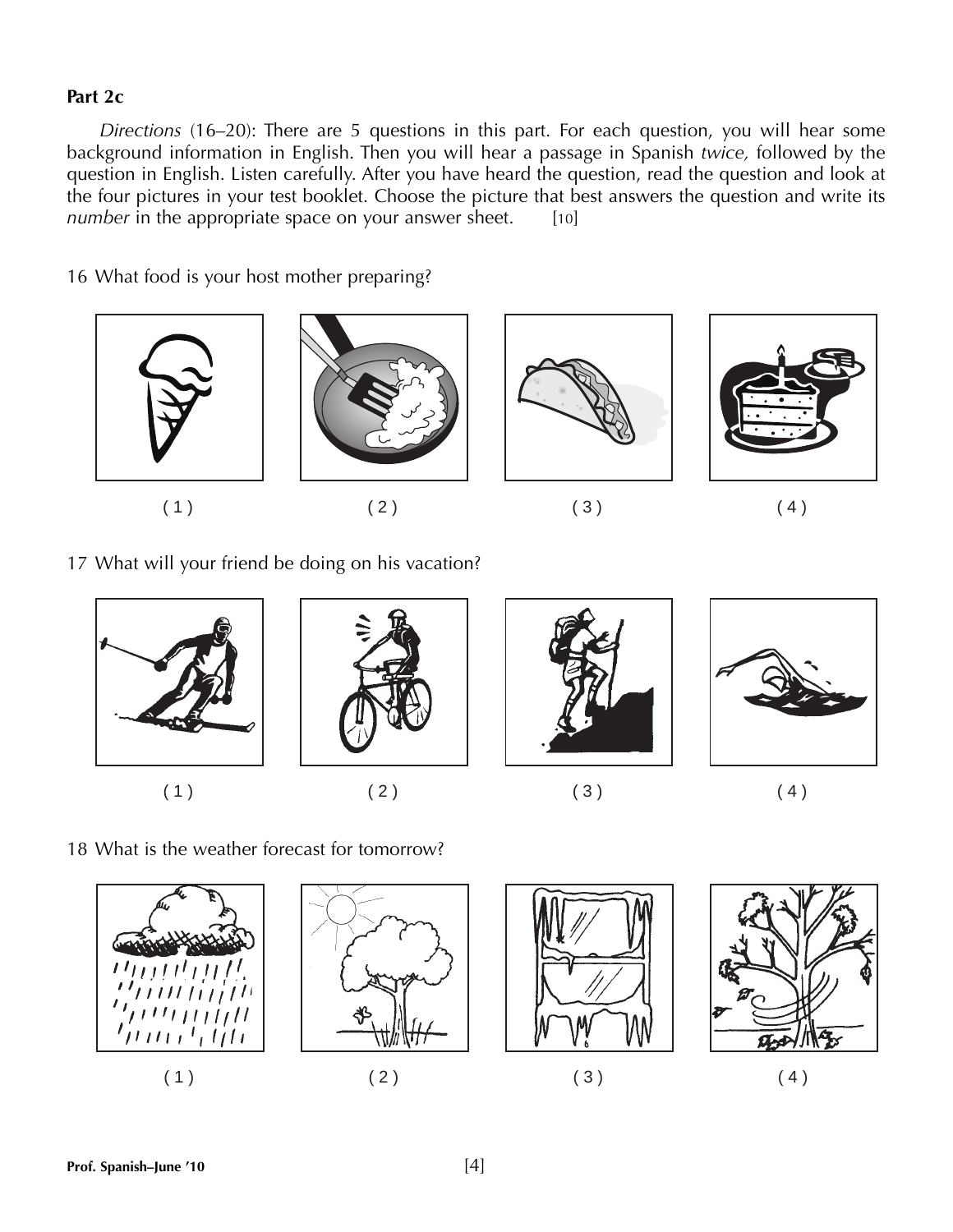# 19 What is the topic of this announcement?



20 What is your teacher discussing?

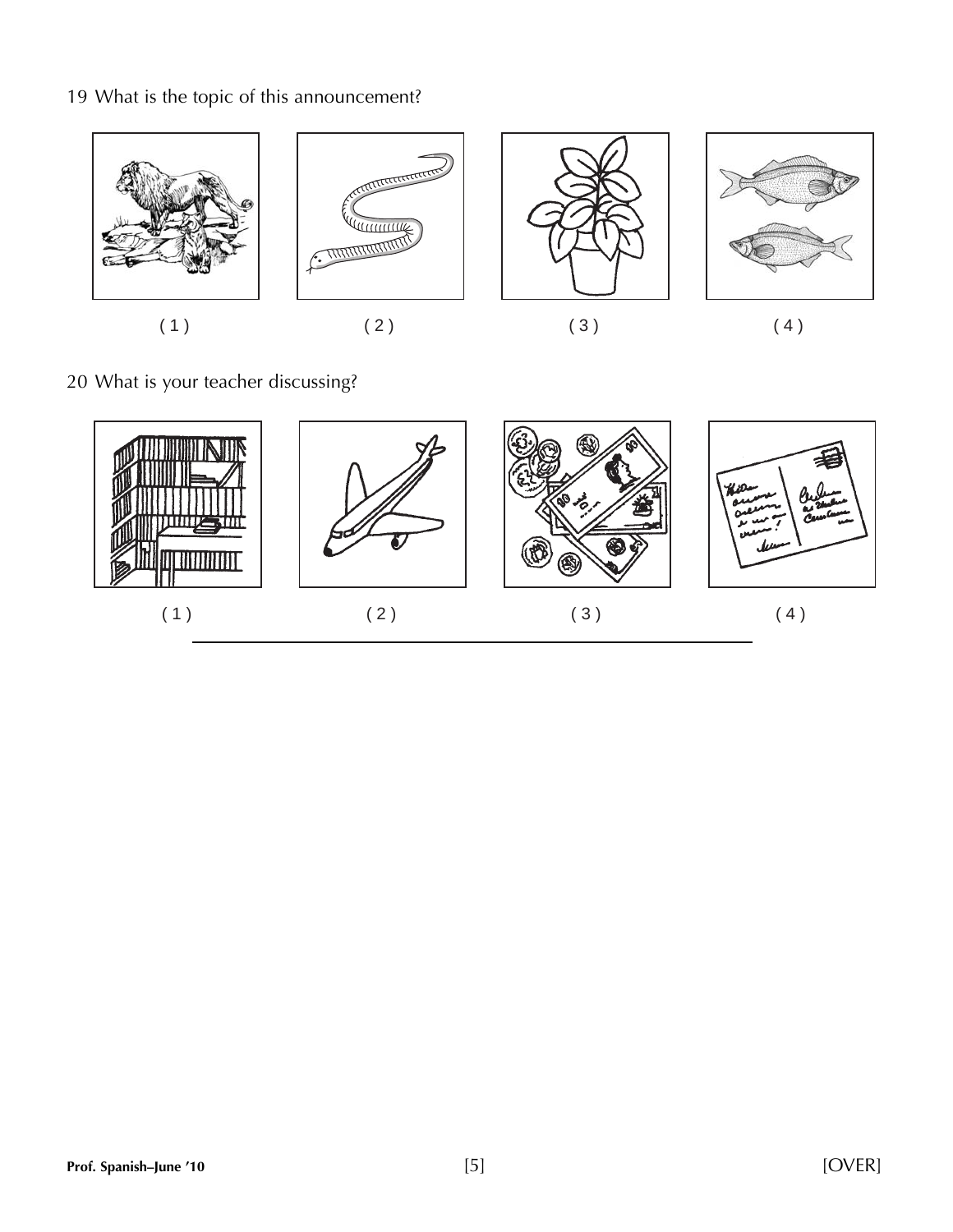#### **Part 3**

## **Answer all questions in Part 3 according to the directions for Parts 3a and 3b.**

#### **Part 3a**

*Directions* (21–26): There are 6 questions in this part. For each, you must answer a question in English based on a reading selection in Spanish. Choose the best answer to each question and write its *number* in the appropriate space on your answer sheet. [12]

21



 $2$  Km  $150$ 

21 Which business offers a free book?

Toll Free 1-800-981-0780<br>www.losadaauto.com

- (1) Alper Optical (3) Falelo
- 

(2) Losada Auto (4) Editorial Lector

Un cupón por cliente o enciclopedia.

Vigencia junio 2010. Apartado 192039, Hato Rey, P. R. 00919-2039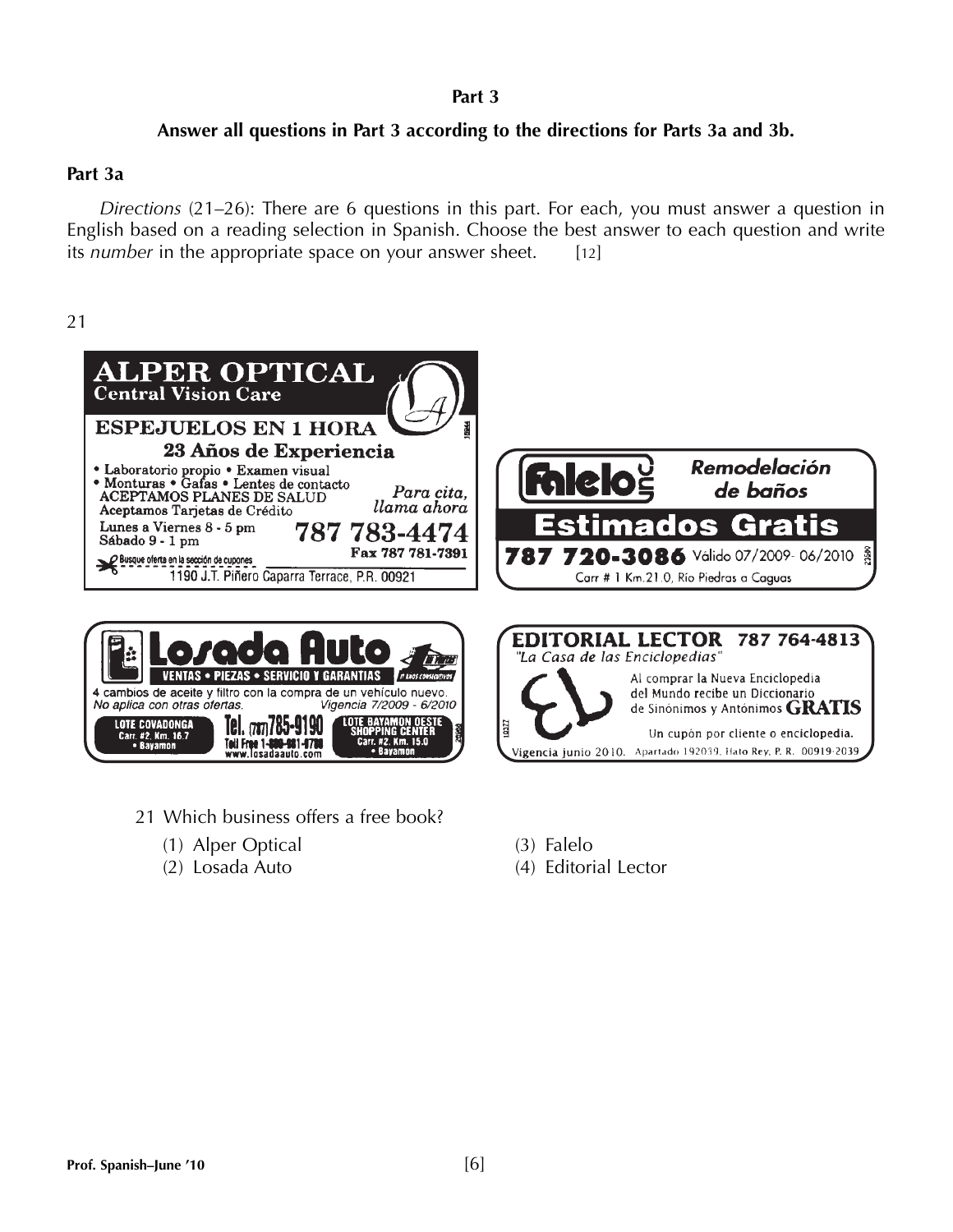22

## **Compro Casa Para Perro Grande En Buen Estado**

Hola amigos, Necesito una casa para perro que esté en buenas condiciones y que sea grande, ya que lo adopté de la calle y le urge una casita. Gracias.

**Nombre:** Miguel **Estado:** Jalisco

**Municipio:** Guadalajara **Celular:** 3339681991

**E-mail:** Envía un e-mail al anunciante

22 What is this person looking for?

- $(1)$  a dog trainer  $(3)$  a stuffed animal
	-
- 
- $(2)$  a dog house  $(4)$  a doll house

23

## **IMPORTADORA UNIVERSAL LTDA. BOGOTA – COLOMBIA**

Estufas y Calentadores a gas y eléctricos, Radios, Radiolas, Máquinas de Coser y Tejer, Lavadoras, Licuadoras, Brilladoras, Aspiradoras, Televisores, Muebles.

FACILIDADES DE PAGO

OFICINAS, VENTAS Y EXHIBICION

CALLE 24 No. 7–36 2º. PISO

TELS: 42 42 97 — 83 31 86

José Sapoznikow **GERENTE** 

23 What is being advertised by this business?

- (1) household appliances
- (2) modern paintings
- (3) ground coffee
- (4) board games

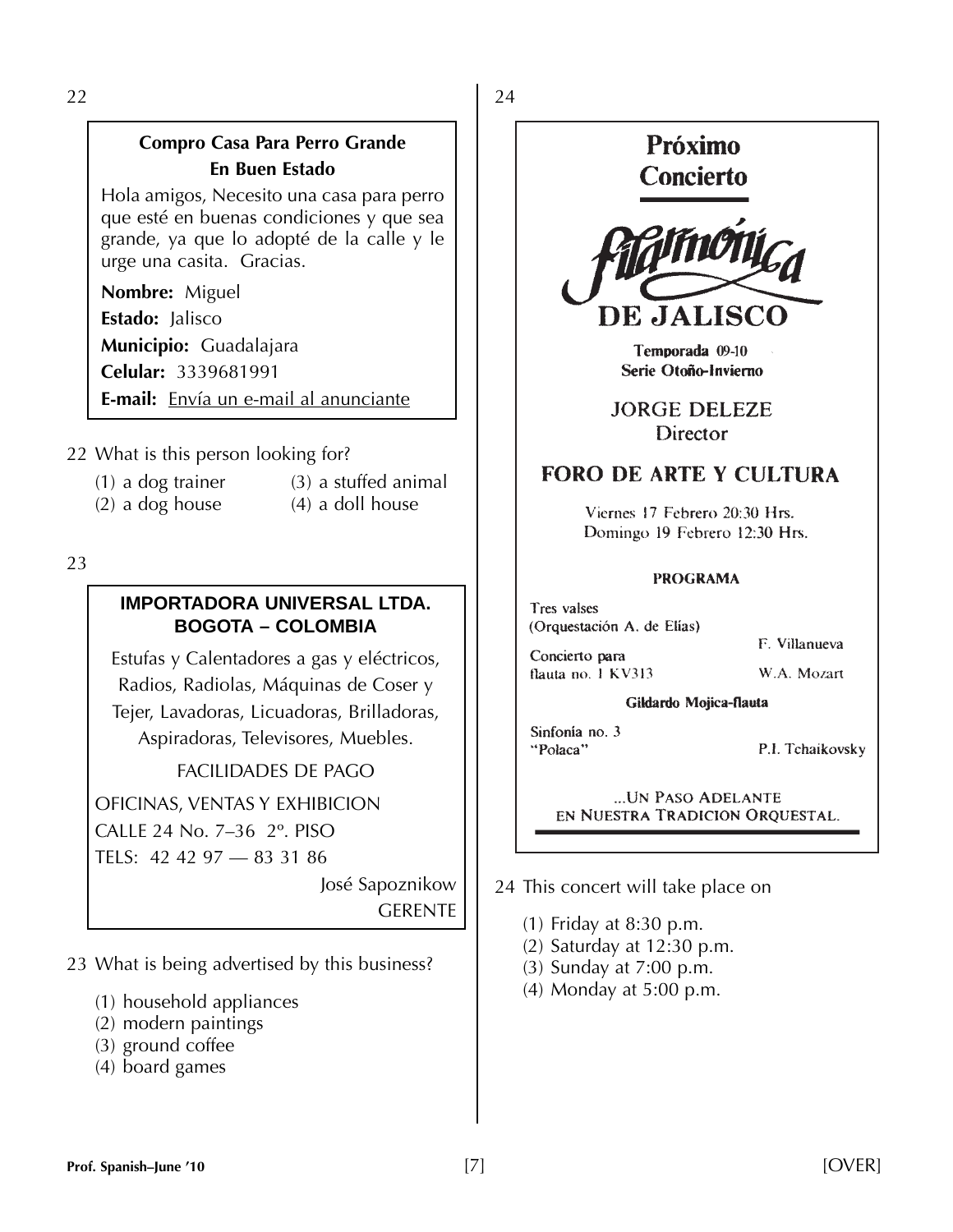

La Florida tiene una historia completamente distinta a otras partes de los Estados Unidos. Aquí en Castillo de San Marcos se puede explorar ese patrimonio único. Los baluartes y bóvedas antiguas han tomado un papel crítico en muchos capítulos de la historia floridana. Esta fortaleza, nunca derrotada ni nunca abandonada, ha servido los gobiernos de la Florida día tras día por más de 300 años como defensa, cárcel, y museo.

- 25 What is the subject of this article?
	- (1) a sports complex
	- (2) a city in Spain
	- (3) a national monument
	- (4) a dramatic performance



# Hoy, la camiseta de 'Piratas del Caribe'

Se puede adquirir hoy la camiseta de Piratas del Caribe si tiene un ejemplar del periódico y un euro. La prenda se encuentra disponible en tres tallas.

- 26 What does a person need to take advantage of this offer?
	- (1) a subscription to a magazine
	- (2) the answers to a puzzle
	- (3) the newspaper and one euro
	- (4) a movie ticket and a receipt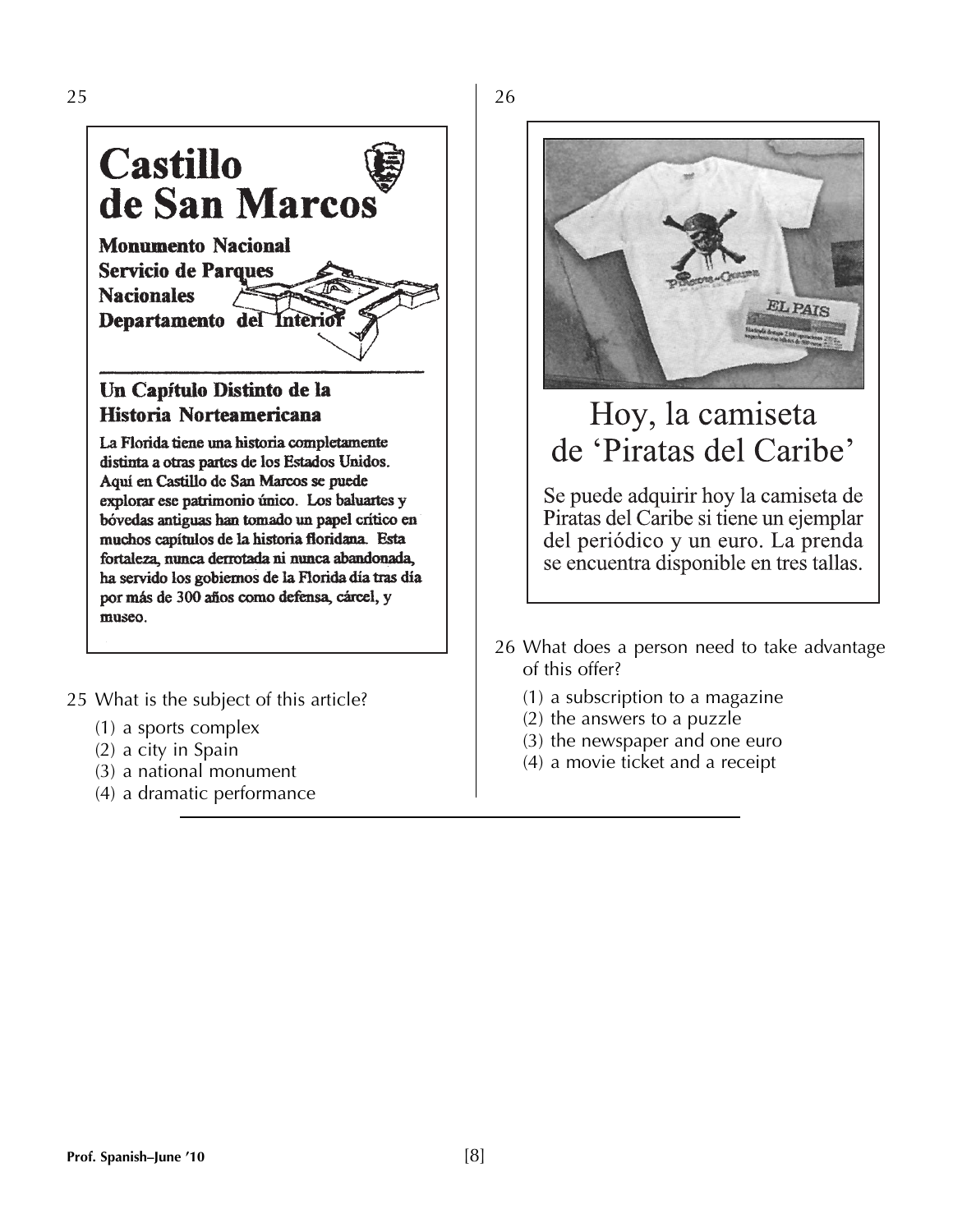#### **Part 3b**

*Directions* (27–30): There are 4 questions in this part. For each, you must answer a question in Spanish based on a reading selection in Spanish. Choose the best answer to each question and write its *number* in the appropriate space on your answer sheet. [8]



- 27 ¿Qué vende Carrefour Kids?
	-
	-
	- (1) juguetes (3) caramelos
	- (2) fruta (4) discos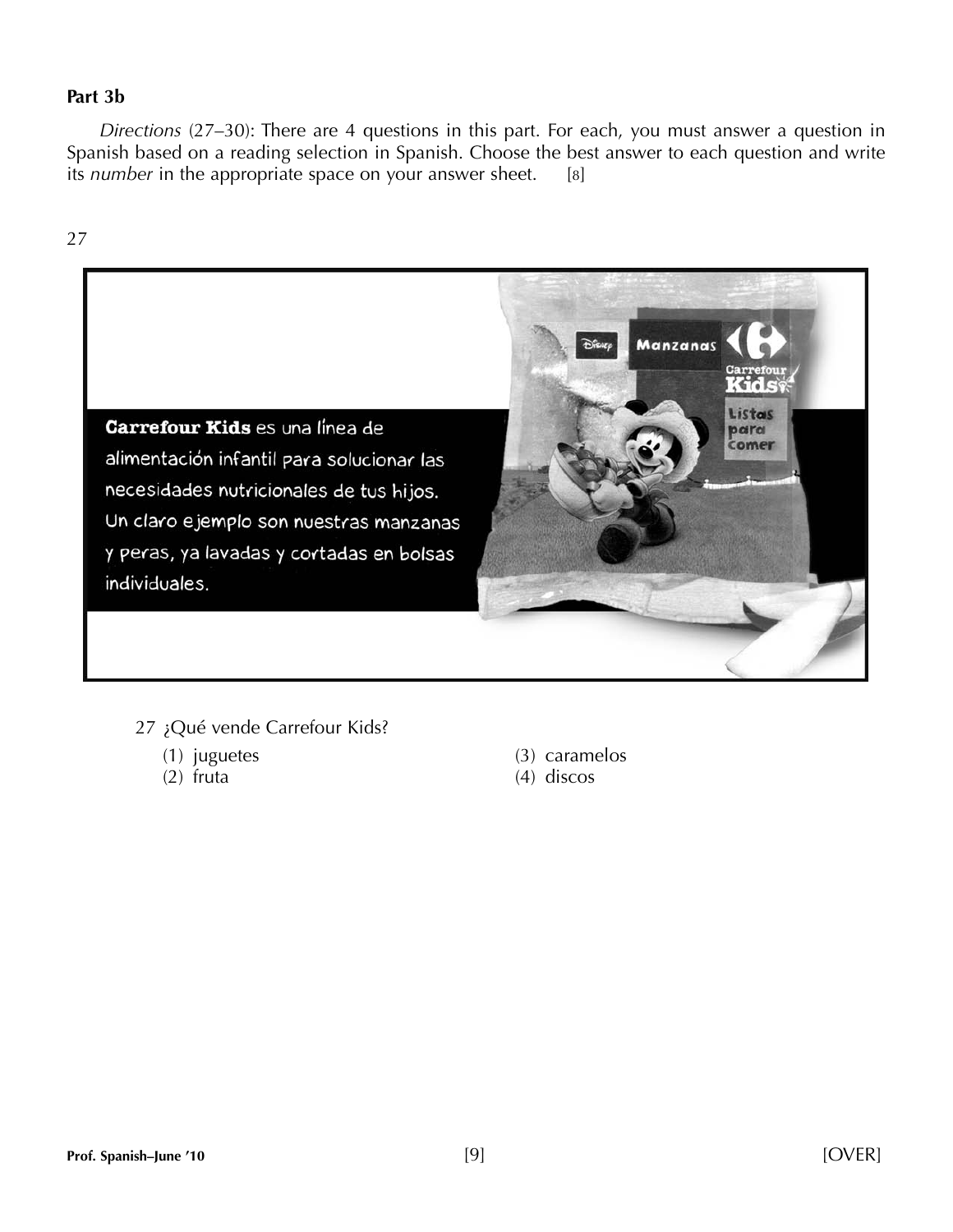28

El Museo Argentino de Ciencias Naturales (MACN) "Bernardino Rivadavia" prepara para las vacaciones de invierno un completo menú de exposiciones que pueden ser visitadas hasta el 8 de agosto. Es todos los días de 10 a 19 hs. en Avenida Ángel Gallardo 490, Ciudad de Buenos Aires. El costo de la entrada al museo es de \$3 (menores de 6 años gratis). Algunas actividades tienen un costo adicional, según especificado en cada caso.

Como siempre las salas de exhibición permanente, como la de Paleontología, el Acuario, Anfibios y Reptiles, Mamíferos, y El Mundo de las Plantas también son disponibles para los visitantes.

28 ¿Qué se puede ver en este museo?

- (1) animales y plantas  $(3)$  juegos y juguetes
- (2) estatuas y pinturas (4) joyas y diamantes

29

# **MI FAMILIA**

¡Conozcan un poco a mi familia!

Mi papá se llama Juan A. Vázquez Camacho y es ingeniero. Trabaja en la compañía Borinquen Conteiner en Hatillo. Mi mamá, Myrna E. Mieles Navarro, es maestra de economía doméstica en el Colegio Nuestra Señora del Carmen en Hatillo. Ella es retirada del Servicio de Extensión Agrícola. Mi hermano mayor, Rafael, es contable y ahora está estudiando premédica en el Recinto Universitario de Arecibo. Mi otro hermano, Edgardo, está estudiando Ciencia de Cómputos en la misma universidad.

- 29 ¿Cuál es la profesión de la madre en esta familia?
	-
	- (1) médica (3) maestra<br>
	(2) ingeniera (4) program (4) programadora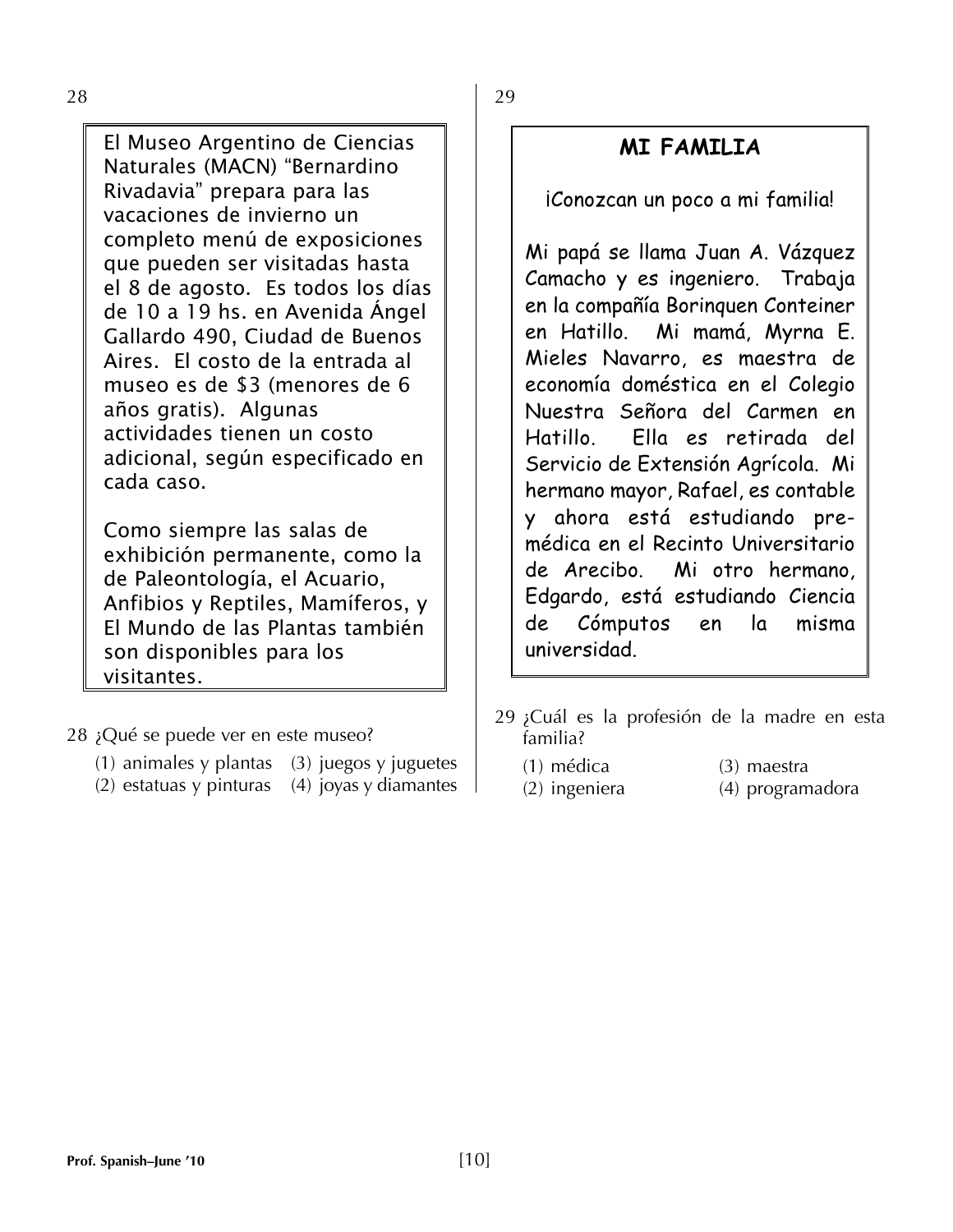# DESCUBRE AQUOPOLIS

# **Tarifas y Horarios**

**ENTRADAS INDIVIDUALES** 

Adultos 16,50  $\in$ Infantiles (3-10 años) 11,50  $\epsilon$ 

**ENTRADAS GRUPO MÍNIMO 20 PERSONAS** Adultos 12,50  $\epsilon$ Infantiles  $9,40 \in$ 

Por cada grupo, un responsble gratuito

**OFERTA COLEGIOS** Escolar 9,40  $\in$ 

# Una gratuidad por cada 10 alumnos

# **EXTRAS**

Guardarrpoa 3,000 € Tumbonas 3,50  $\epsilon$ Flotadores dobles  $9 \in$ 

# Horarios : (DÍAS DE DIARIO Y FESTIVOS)

Aquopolis abrirá sus puertas desde el día 15/06/2010 al día 02/09/2010 (De 12:00 h. a las 19:00 h. en junioo y septiembre y hasta las 20,00 en julio y agosto)

30 ¿Cuánto cuesta la entrada para un adulto que entra solo en el Parque Aquopolis?

| $(1)$ 3,00 € | $(3)$ 11,50 € |
|--------------|---------------|
| $(2)$ 9,40 € | $(4)$ 16,50 € |
|              |               |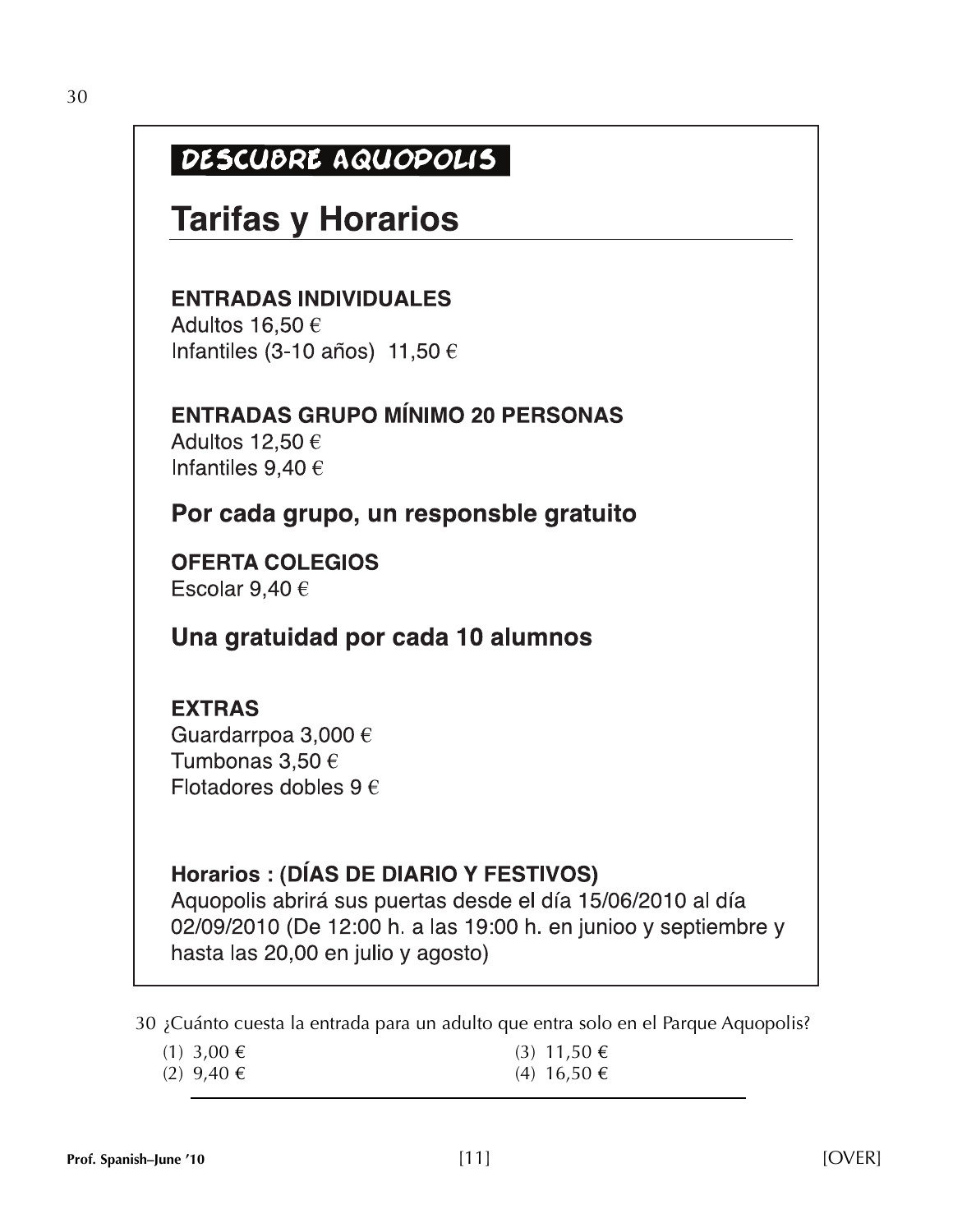#### **Part 4**

*Directions* (31–33): Choose *two* of the three writing tasks provided below.

Your answer to each of the two questions you have chosen should be written entirely in Spanish and should contain a minimum of 30 words. Your answers must be written in your own words; no credit will be given for a response that is copied or substantially the same as material from other parts of this examination.

Place names and brand names written in Spanish count as one word. Contractions are also counted as one word. Salutations and closings as well as commonly used abbreviations are included in the word count. Numbers, unless written as words, and names of people are *not* counted as words.

Be sure that you have satisfied the purpose of the task. The sentence structure and/or expressions used should be connected logically and demonstrate a wide range of vocabulary with minimal repetition. [10]

- 31 You recently met a student from Spain who was on vacation in the United States. In Spanish, write a journal entry describing this person. You may wish to include:
	- whether the student is a boy or girl
	- the age of the student
	- his or her name
	- where and when you met him or her
	- what his or her family is like
	- where he or she lives
	- what the student likes to do in his or her free time
	- what places he or she has seen in the United States
	- when he or she will return to Spain
- 32 You are staying in Mexico as an exchange student. In Spanish, write a journal entry describing the home where you are staying. You may wish to include:
	- what kind of home it is (house, apartment, etc.)
	- where it is located
	- how many rooms it has
	- what the rooms look like
	- whether it looks new or old
	- what the outside of the home looks like
	- whether you like it or not
- 33 You are an exchange student in Panama. Your friends in Panama would like to meet you downtown after school. In Spanish, write a note to your host family telling them about your plans. You may wish to include:
	- where you are going
	- why you are going there
	- how you plan to get there and back
	- how long you will be gone
	- who you are going with
	- how many friends you are meeting
	- what you plan to do
	- when you will return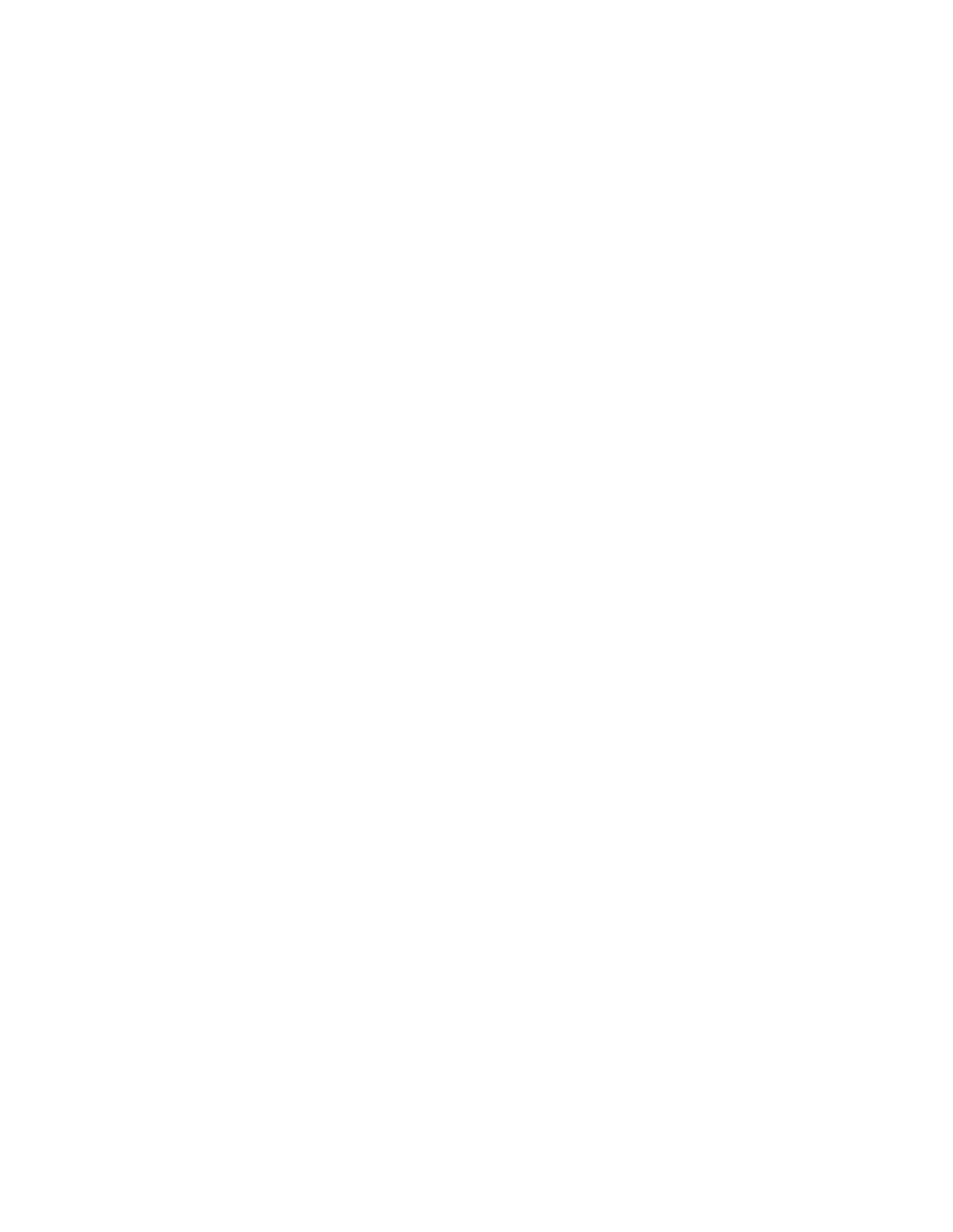|  | The University of the State of New York |                                         |
|--|-----------------------------------------|-----------------------------------------|
|  |                                         | SECOND LANGUAGE PROFICIENCY EXAMINATION |

# **SPANISH**

**Monday, June 21, 2010-9:15 a.m.** 

## **ANSWER SHEET**

| $\Box$ Male |
|-------------|
|             |
|             |
|             |

|                     | Credit<br>Earned |
|---------------------|------------------|
| Part 1a             |                  |
| Part 1b             |                  |
| Part 2              |                  |
| Part 3              |                  |
| Part 4              |                  |
| <b>TOTAL</b>        |                  |
| Rater's<br>Initials |                  |

**Answer all questions on this test. Use only black or blue ink on this answer sheet.**

| Part 2                   |           |                |                          |
|--------------------------|-----------|----------------|--------------------------|
| 2a                       |           | 2 <sub>b</sub> | 2c                       |
| 1                        | $6 \dots$ | $11$           | $16$                     |
| 2                        | $7$       | 12             | $17$                     |
| 3                        | $8$       | $13$           | $18$                     |
| 4                        | $9$       | $14$           | $19$                     |
| 5                        | $10$      | $15$           | 20                       |
| Part 2<br><b>Credit:</b> |           |                |                          |
|                          | Part 3    |                |                          |
| 3a                       |           | 3 <sub>b</sub> |                          |
| 21                       | 24        | 27             | 29                       |
| $22$                     | $25$      | $28$           | $30$                     |
| 23                       | $26$      |                |                          |
|                          |           |                | Part 3<br><b>Credit:</b> |

**Tear Here**

Tear Here

**Tear Here**

Tear Here